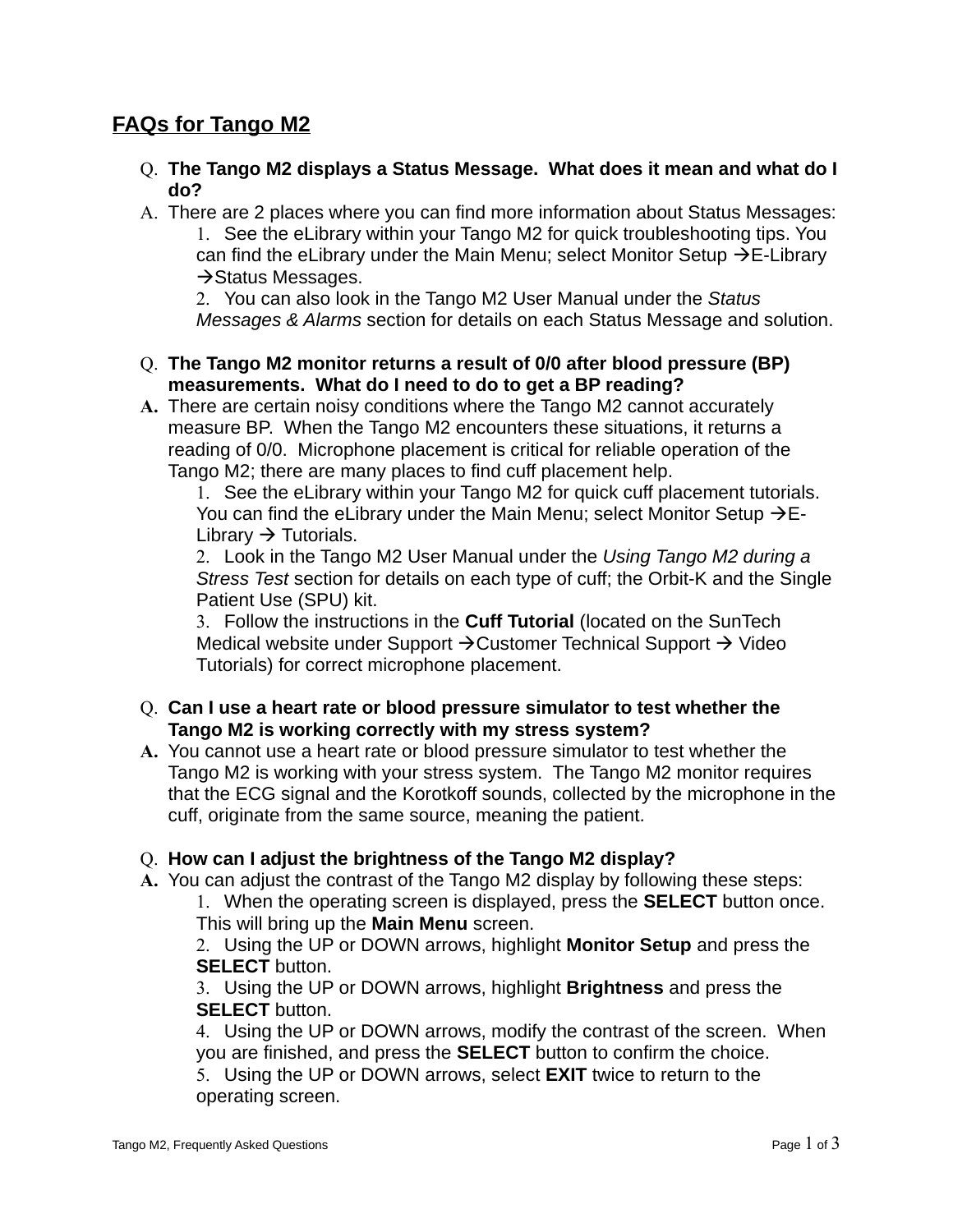## Q. **How can I get MAP on my Tango M2?**

**A.** Register your Tango M2 Monitor online or through mail to receive MAP as a function on your Tango M2 monitor. Please note that due to FDA Regulations MAP is not available to the United States market. [Provide link to the Registration page] Go to SunTechMed.com  $\rightarrow$  Support  $\rightarrow$  Sales Support  $\rightarrow$  Product Registration

## Q. **How do I clean the Orbit-K cuff after a stress test?**

**A.** You can do either of the following:

1. Use a medical grade mild disinfectant wipe on the cuff or spray a cleaning solution onto a cloth and wipe the cuff. Afterwards, lay flat or line dry. 2. Remove the bladder and microphone from the outer shell of the Orbit-K cuff. Machine wash the shell in warm water with a mild detergent (50-140°F or 10-60°C). Lay flat or line dry the cuff. Do not place the cuff in a dryer.

- Q. **My Tango M2 displays a message, "Please VERIFY CALIBRATION" or "Equipment Maintenance and Calibration Required." What do I do?**
- **A.** Verification of Pressure Calibration is required every year to maintain the accuracy of the Tango M2's BP readings. You will need to contact the SunTech Medical Service Center for help. In addition, the following items will be needed to verify calibration.

#### **Equipment Required:**

- 1. Calibrated electronic manometer or equivalent.
- 2. 500mL volume or the Orbit-K Adult Plus cuff wrapped around something that will not break or crush (no glass).
- 3. Hand Inflation Bulb with bleed valve.
- 4. Tubing, Tee pieces, and miscellaneous connectors or you can order the T-Tube Kit (SunTech Part # 98-0030-00).

#### **Service Centers:**

For customers in the Americas SunTech Medical, Inc. 507 Airport Boulevard Suite 117 Morrisville, NC 27560-8200 USA Phone: +1.919.654.2300 +1.800.421.8626 (toll free within US) Fax: +1.919.654.2301 Email: CustomerService@SunTechMed.com

For customers in Europe, the Middle East, Africa, Asia, and the Pacific SunTech Medical, Ltd.